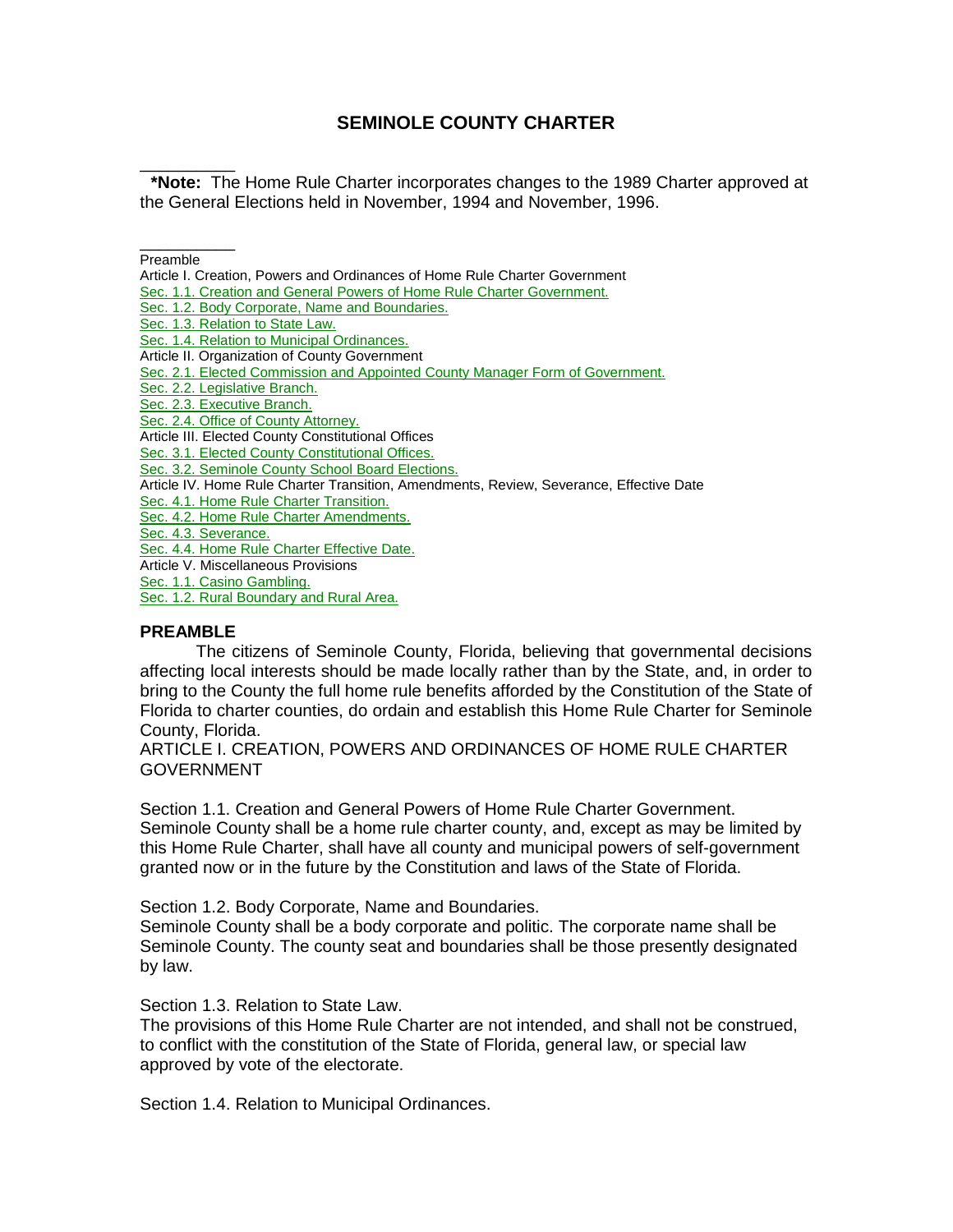Except as otherwise provided by this Charter, municipal ordinances shall prevail over County ordinances to the extent of any conflict. (Ord. No. 2004-36, § 2, Election of 11-2-04/eff. 9-10-04)

# **ARTICLE II. ORGANIZATION OF COUNTY GOVERNMENT**

# **Section 2.1. Elected Commission and Appointed County Manager Form of Government.**

Seminole County shall operate under an elected County Commission and appointed County Manager form of government with separation of legislative and executive functions in accordance with the provisions of this Home Rule Charter. The legislative responsibilities and powers of the County shall be assigned to, and vested in, the Board of County Commissioners. The executive responsibilities and power of the County shall be assigned to and vested in the County Manager, who shall carry out the directives and policies of the Board of County Commissioners and enforce all orders, resolutions, ordinances, and regulations of the Board, the County Charter, and all applicable general law, to assure that they are faithfully executed. Prosecution and defense of legal causes in behalf of the County and legal services to the Board of County Commissioners and administrative staff shall be the responsibility of the Office of County Attorney. (Amended at General Election, 11-8-94).

# **Section 2.2. Legislative Branch.**

A. *The County Commission.* The governing body of the County shall be a Board of County Commissioners composed of five members serving staggered terms of four years. There shall be one Commissioner for each of the five County Commission districts established pursuant to general law and they shall be elected on a county-wide basis by the electors of the County. Each candidate for the office of County Commissioner shall reside within the district from which such candidate seeks election at the time of qualifying to run for that office\*, and during the term of office each Commissioner shall reside in the district from which such Commissioner ran for office, provided that any Commissioner who is removed from a district by redistricting may continue to serve during the balance of the term of office.

 $\overline{\phantom{a}}$ \*Residing within a district at the time of qualifying to run for office was held unconstitutional in*Goard, et al v. Doe,* et al, Case No. 91-1637-CA-16, 18th Judicial Circuit, April 8, 1992. But see James v. Volusia County, 683 So.2d 555 (Fla. 5th DCA 1996) in which the Fifth District Court of Appeals stated that "it might be a reasonable requirement that one who seeks to represent a district actually reside within that district for a period of time prior to qualifying so that he or she might be expected to know and understand the problems of that district." Id. at 556-7.

 $\overline{\phantom{a}}$ B. *Redistricting.* County Commission district boundaries shall be changed only after notice and a public hearing as provided by general law.

C. *Salaries and Other Compensation.* Salaries and other compensation of the County Commissioners shall be set by County ordinance and shall be the same as those set by general law for the county commissioners of noncharter counties.

D. *Authority.* The Board of County Commissioners shall exercise all legislative authority provided by this Home Rule Charter in addition to any other powers and duties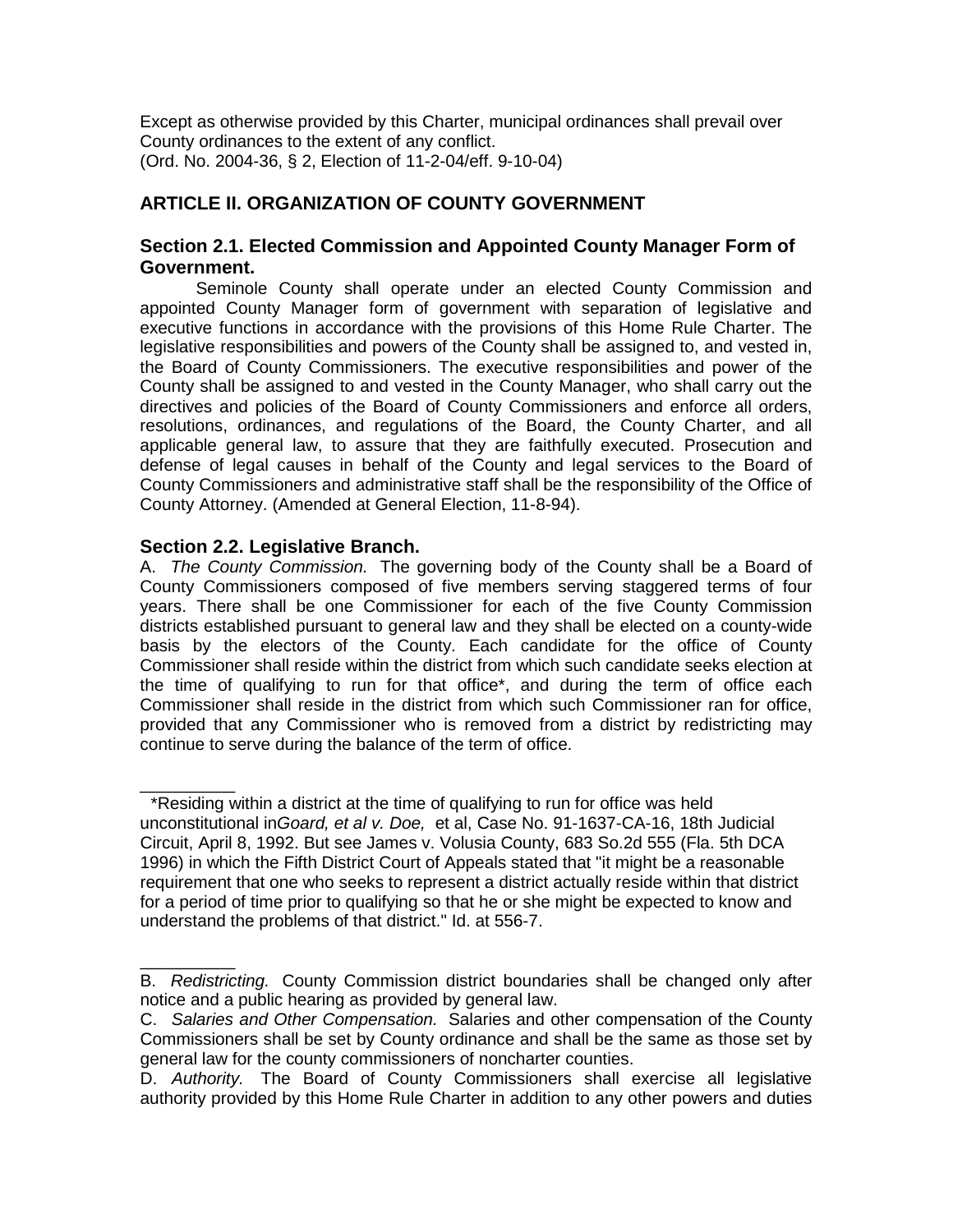authorized by general law or special law. The County Commission shall as a prerequisite to any legislative action (by Ordinance or Resolution) that may have an economic cost to the public or taxpayers of Seminole County, perform an economic impact statement. This requirement may be waived by a majority plus one vote of the entire Board of County Commissioners. The application, interpretation or adjudication of any questions arising under this provision shall be the responsibility of the Board of County Commissioners, whose determination shall be final.

(Amended at General Election, 11-8-94).

E. *Administrative Code.* The Board of County Commissioners shall adopt an Administrative Code in accordance with general law within 12 months of the effective date of this Charter.

(1) The Administrative Code shall organize the administration of county government and set forth the duties and responsibilities and powers of all county officials and agencies.

(2) The Administrative Code shall not apply to the elected Constitutional Officers.

F. *Vacancies.* A vacancy in the office of County Commissioner shall be defined and filled as provided by general law.

G. *Recall.* The members of the Board of County Commissioners shall be subject to recall as provided by general law.

H. *Initiative.*

(1) The electors of Seminole County shall have the right to initiate County ordinances in order to establish new ordinances and to amend or repeal existing ordinances upon petition signed by a number of electors residing in at least three-fifths of the County Commission election districts and of the County as a whole equal to five percent of electors qualified to vote in the last preceding general election.

(2) The Sponsor of an initiative ordinance shall, prior to obtaining any signatures, submit the text of the proposed ordinance to the Supervisor of Elections, with the form on which signatures will be affixed, and shall obtain the approval of the Supervisor of Elections of such form. The style and requirements of such form shall be specified by ordinance. The beginning date of any petition drive shall commence upon the date of approval by the Supervisor of Elections of the form in which signatures will be affixed, and said drive shall terminate six months after that date. In the event sufficient signatures are not acquired during that six month period, the petition initiative shall be rendered null and void and none of the signatures may be carried over onto another identical or similar petition. The sponsor shall submit signed and dated forms to the Supervisor of Elections and upon submission shall pay all fees as required by general law. The Supervisor of Elections shall within 60 days verify the signatures thereon.

(3) Within 60 days after the requisite number of names have been verified by the Supervisor of Elections and reported to the Board of County Commissioners, the Board of County Commissioners shall notice and hold a public hearing on the proposed ordinance according to law and vote on it. If the Board fails to enact the proposed ordinance, it shall, by resolution, call a referendum on the question of the adoption of the proposed ordinance to be held at the next general election occurring at least 45 days after the adoption of such resolution. If the question of the adoption of the proposed ordinance is approved by a majority of those registered electors voting on the question, the proposed ordinance shall be declared by resolution of the Board of County Commissioners to be enacted and shall become effective on the date specified in the ordinance, or, if not so specified, on January 1 of the succeeding year. The Board of County Commissioners shall not amend or repeal an ordinance adopted by initiative for a period of one year after the effective date of such ordinance.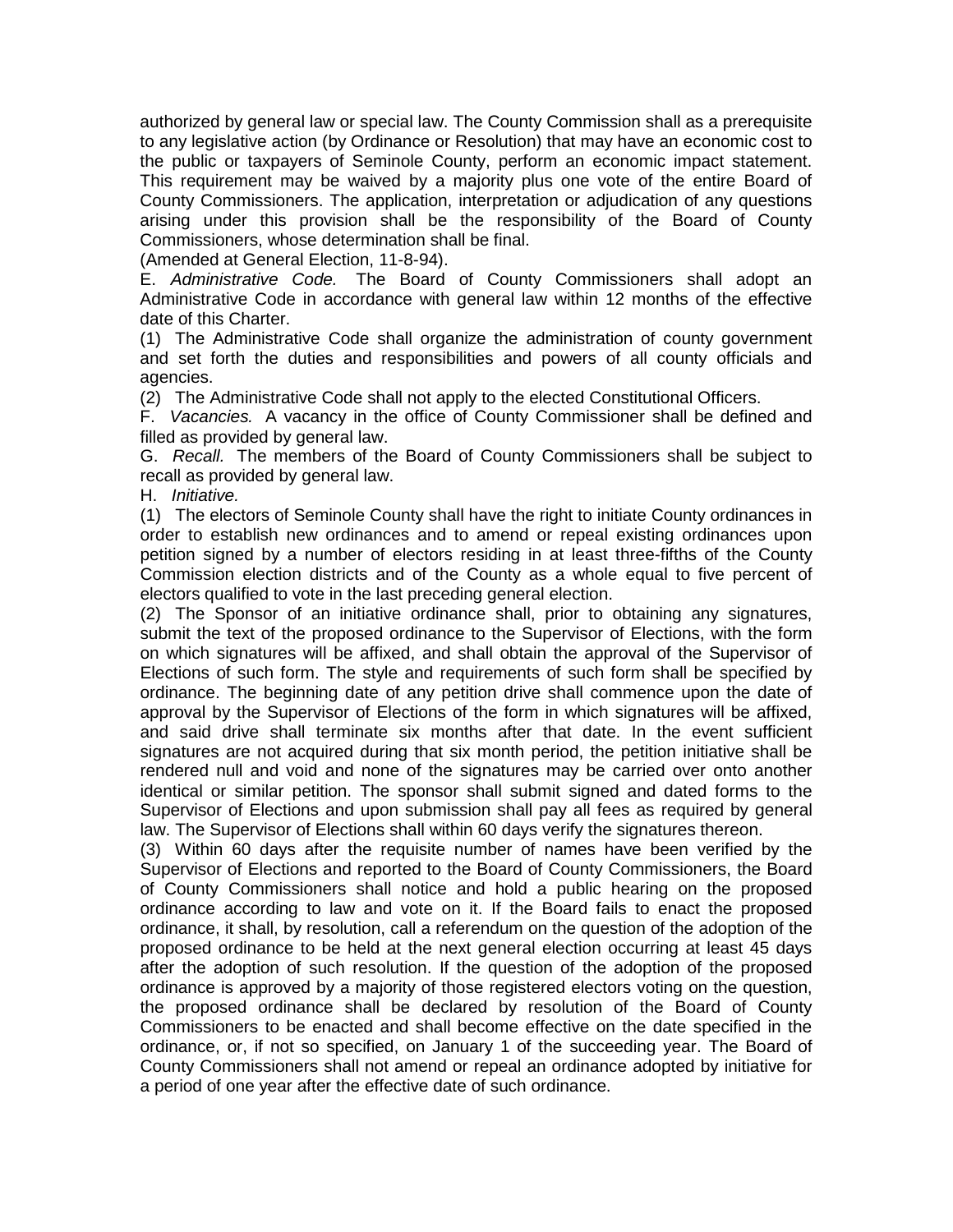(4) The power to enact, amend or repeal an ordinance by initiative shall not include ordinances relating to administrative, or judicial functions of County government, including but not limited to, County budget, debt obligations, capital improvement programs, salaries of County officers and employees, the levy and collection of taxes, and the re-zoning of an individual parcel of land.

I. *Non-Interference.* Individual Commission members are prohibited from interfering with employees, officers, or agents under the direct or indirect supervision of the County Manager or the County Attorney. This provision shall not be interpreted to prevent commission members, who are accountable to the citizens of Seminole County, from making, in the performance of their duties, reasonable inquiries and requests for information from county employees, officers or agents. Neither the County Manager, the County Attorney nor any other county officer or employee shall interfere with rights of commission members hereunder. The application, interpretation or adjudication of any questions arising under this provision shall be the responsibility of the Board of County Commissioners, whose determination shall be final.

(Amended at General Election, 11-8-94).

# **Section 2.3. Executive Branch.**

#### A. *The County Manager.*

(1) The County Manager shall be appointed and may be terminated with or without cause by a majority of the membership of the Board of County Commissioners. The County Manager shall be the chief executive officer of the County and all executive responsibilities and power shall be assigned to and vested in the County Manager, and shall consist of the following powers and duties:

(a) Report annually to the Board of County Commissioners and to the citizens on the state of the County, the work of the previous year, recommendations for action or programs for improvement of the County, and the welfare of its residents.

(b) Prepare and submit the annual budget and capital programs to the Board of County Commissioners and execute the budget and capital programs in accordance with appropriations and ordinances adopted by the Commission.

(c) Ensure that all ordinances, resolutions and orders of the Board of County Commissioners and all laws of the State which are subject to enforcement by the Manager, or by officers who are subject under this Charter to the Manager's direction and supervision, are faithfully executed.

(d) Carry into execution such other powers or duties, as are required by this Charter or may be prescribed by the Board of County Commissioners, including by way of enumeration, but not limitation, those powers and duties prescribed in Section 125.85, Florida Statutes (1987).

The County Manager shall exercise all executive authority provided by this Home Rule Charter in addition to all other powers and duties authorized by general or special law.

(2) The County Manager shall be qualified by administrative and executive experience and ability to serve as the chief executive of the County. Minimum qualifications for the County Manager shall be established by County ordinance. The County Manager need not be a resident of the County at the time of appointment, but during the tenure in office the County Manager shall reside within the County.

(3) The compensation of the County Manager shall be fixed by the Board of County Commissioners.

(4) The office of County Manager shall be deemed vacant if the incumbent moves his residence from the County or is, by death, illness, or other casualty, unable to continue in office. A vacancy in the office shall be filled in the same manner as the original appointment. The Board of County Commissioners may appoint an acting County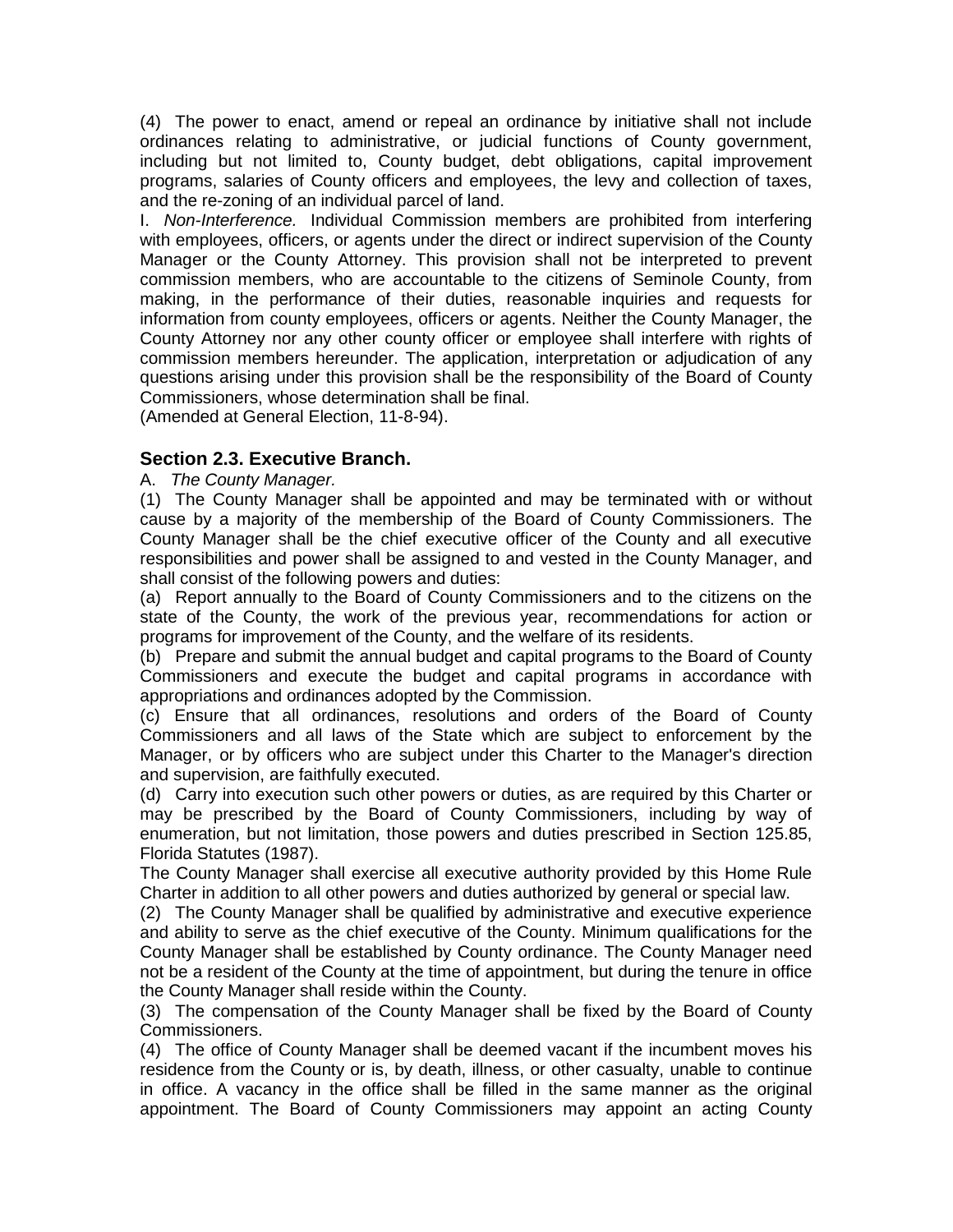Manager in the case of vacancy, temporary absence or disability until a successor has been appointed and qualified or the County Manager returns.

B. *County Department Heads.*

 $\overline{\phantom{a}}$ 

(1) The County department heads shall be appointed by and shall be responsible to the County Manager. The Board of County Commissioners shall by majority vote confirm the appointment of department heads.

(2) The County Manager shall have the sole authority to suspend or terminate any department head with or without cause.

(Amended at General Election, 11-8-94).

# **Section 2.4. Office of County Attorney.\***

**\*Note:** By majority vote of the electorate at the General Election held on November 8, 1994, a new section, Section 2.4, "Office of County Attorney," was adopted and former Section 2.3(c), "County Attorney," of the Seminole County Home Rule Charter was repealed.

\_\_\_\_\_\_\_\_\_\_ The Office of County Attorney is hereby created to provide for the prosecution and defense of legal causes in behalf of the County and to provide legal services to the Board of County Commissioners, the County Manager, County departments and County boards and agencies as specified by County ordinance. The County Attorney shall be appointed and may be terminated with or without cause by a majority of the membership of the Board of County Commissioners. The County Attorney shall be a member in good standing of the Florida Bar and meet such other minimum qualifications that shall be established by County ordinance, however, residing within the County shall not be required. In addition to carrying out the duties of the Office of County Attorney, the County Attorney shall prepare and submit an annual budget to the Board of County Commissioners for appropriations necessary for the Office of County Attorney to carry out the full and faithful performance of its responsibilities. Employees of the Office of County Attorney shall be exempt from the County's civil service system and shall serve at the pleasure of the County Attorney.

(Adopted at General Election, 11-8-94)

# **ARTICLE III. ELECTED COUNTY CONSTITUTIONAL OFFICES**

### **Section 3.1. Elected County Constitutional Offices.**

The offices of Sheriff, Property Appraiser, Tax Collector, Clerk of the Circuit Court and Supervisor of Elections shall remain as elected constitutional offices and the powers, duties and functions shall not be altered by this Home Rule Charter. The Constitutional officers shall perform their executive and administrative functions as specified by law.

### **Section 3.2. Seminole County School Board Elections.**

After January 1, 1995, school board members of Seminole County shall be elected in partisan elections. Political party affiliation shall be used by any candidate during the campaign and shall be shown on the ballot.

(Adopted at General Election, 11-8-94)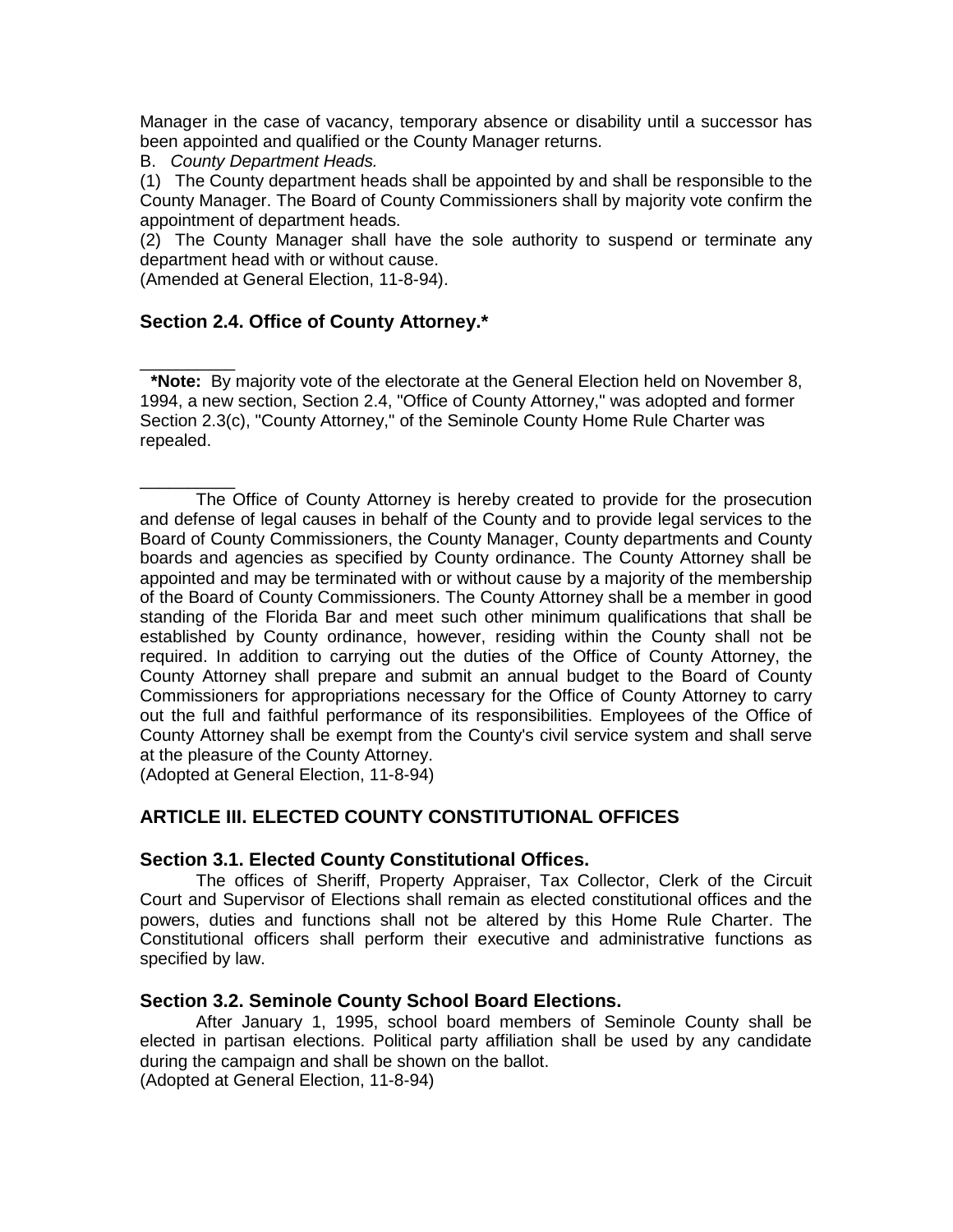# **ARTICLE IV. HOME RULE CHARTER TRANSITION, AMENDMENTS, REVIEW, SEVERANCE, EFFECTIVE DATE**

## **Section 4.1. Home Rule Charter Transition.**

A. *General Provisions.* Unless expressly provided otherwise in this Home Rule Charter, the adoption of this Charter shall not affect any existing contracts or obligations of Seminole County; the validity of any of its laws, ordinances, regulations, and resolutions; or the term of office of any elected County officer, whose term shall continue as if this Charter had not been adopted.

B. *Initial County Commissioners.* The persons comprising the Seminole County Board of County Commissioners on the effective date of this Charter shall become the initial members of the Board of County Commissioners of the Charter Government and shall perform the functions thereof until the normal expiration of their terms or until the election and qualification of their successors as provided by law.

C. *Outstanding Bonds.* All outstanding bonds, revenue certificates, and other financial obligations of the County outstanding on the effective date of this Charter shall be obligations of the Charter Government. All actions taken by the former government relating to the issuance of such obligations are hereby ratified and confirmed. Payment of such obligations and the interest thereon shall be made solely from and charged solely against funds derived from the same sources from which such payment would have been made had this Charter not taken effect.

D. *Employees Continuation.* All employees of the former county government shall on the effective date on this Charter become employees of the County government created by this Charter. All existing wages, benefits, collective bargaining certifications and agreements, and conditions of employment shall continue, until modified by lawful action of the Board of County Commissioners or joint agreement of the Board and the appropriate bargaining agent when a collective bargaining agreement exists and controls.

### **Section 4.2. Home Rule Charter Amendments.**

### A. *Amendments Proposed by Petition.*

(1) Amendments to the Home Rule Charter may be proposed by petition signed by a number of electors residing in at least three-fifths of the County Commission election districts and of the County as a whole equal to seven and one-half percent of electors qualified to vote in the last preceding general election. Each such proposed amendment shall embrace but one subject and matter directly connected therewith. Each Charter amendment proposed by petition shall be placed on the ballot by resolution of the Board ofCounty Commissioners for the general election occurring in excess of 90 days from the certification by the Supervisor of Elections that the requisite number of signatures has been verified.

(2) The sponsor of a petition amendment shall, prior to obtaining any signatures, submit the text of the proposed amendment to the Supervisor of Elections, with the form on which the signatures will be affixed, and shall obtain the approval of the Supervisor of Elections of such form. The style and requirements of such form shall be specified by ordinance. The beginning date of any petition drive shall commence upon the date of approval by the Supervisor of Elections of the form on which signatures will be affixed, and said drive shall terminate six months after that date. In the event sufficient signatures are not acquired during that six month period, the petition initiative shall be rendered null and void and none of the signatures may be carried over onto another identical or similar petition. The sponsor shall submit signed and dated forms to the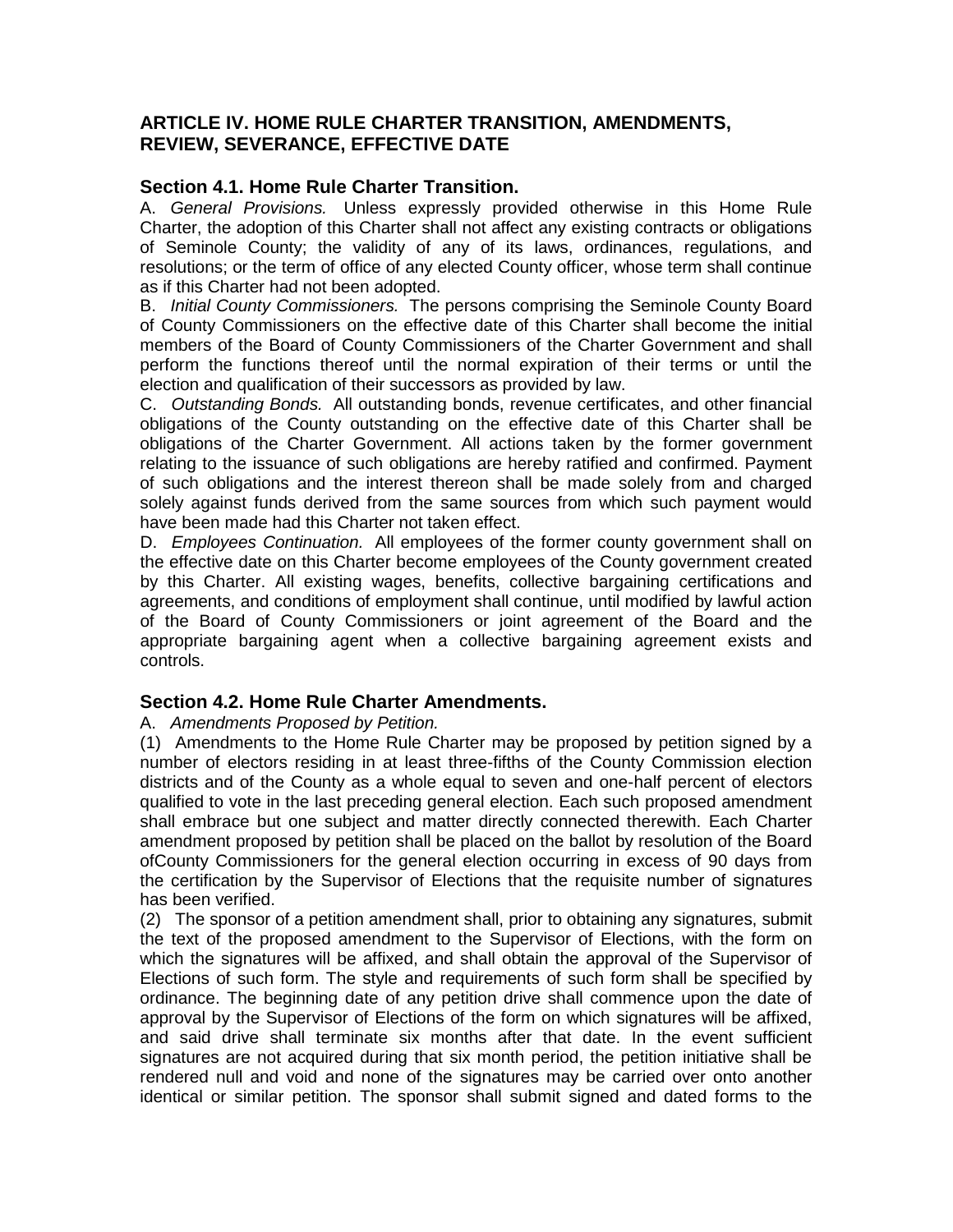Supervisor of Elections and upon submission pay all fees as required by general law. The Supervisor of Elections shall within 60 days verify the signatures thereon.

(3) If approved by a majority of those electors voting on the amendment at the general election, the amendment shall become effective on the date specified in the amendment, or, if not so specified, on January 1 of the succeeding year.

B. *Amendments and Revisions by Charter Review Commission.*

(1) A Charter Review Commission consisting of 15 electors of the County shall be appointed by the Board of County Commissioners at least 12 months before the general election occurring in 1994 and at least 12 months before the general election every six years thereafter. Of the 15 members, at least one shall reside in each of the municipalities in the County and at least one shall reside in each County Commission district in the unincorporated area. The Charter Commission shall review the Home Rule Charter andpropose any amendments or revisions which may be advisable for placement on the general election ballot. No member of the State Legislature, elected County or municipal officer, County Manager, County Department head, County Attorney or Manager, Attorney or Department head of any municipality shall be a member of the Charter Review Commission. Vacancies shall be filled within 30 days in the same manner as the original appointments.

(2) The Charter Review Commission shall meet for the purpose of organization within 30 days after the appointments have been made. The Charter Review Commission shall elect a chairman and vice chairman from among its membership. Further meetings of the Commission shall be held upon the call of the chairman or a majority of the members of the Commission. All meetings shall be open to the public. A majority of the members of the Charter Review Commission shall constitute a quorum. The Commission may adopt such other rules for its operations and proceedings as it deems desirable. Members of the Commission shall receive no compensation but shall be reimbursed for necessary expenses pursuant to law.

(3) Expenses of the Charter Review Commission shall be verified by a majority vote of the Commission and forwarded to the Board of County Commissioners for payment from the general fund of the County. The Charter Review Commission may employ a staff, consult and retain experts, and purchase, lease, or otherwise provide for such supplies, materials, equipment and facilities as it deems necessary and desirable.

(4) The Charter Review Commission shall hold at least three public hearings at intervals of not less than 10 days nor more than 20 days on any proposed Charter amendment or revision, and no Charter amendment or revision shall be submitted to the electorate for adoption unless favorably voted upon by a majority of the entire membership of the Charter Review Commission.

(5) No later than 90 days prior to the general election, the Charter Review Commission shall deliver to the Board of County Commissioners the proposed amendments or revisions, if any, to the Home Rule Charter, and the Board of County Commissioners shall by resolution place such amendments or revisions on the general election ballot. If a majority of the electors voting on the amendments or revisions favor adoption, such amendments or revisions shall become effective on January 1 of the succeeding year or such other time as the amendment or revision shall provide.

(6) If it does not submit any proposed Charter amendments or revisions to the Board of County Commissioners at least 90 days prior to the general election, the Charter Review Commission shall be automatically dissolved. Otherwise, upon acceptance or rejection of the proposed amendments or revisions by the electors, the Charter Review Commission shall be automatically dissolved. Upon dissolution of the Charter Review Commission, all property of the Charter Review Commission shall thereupon become the property ofthe County.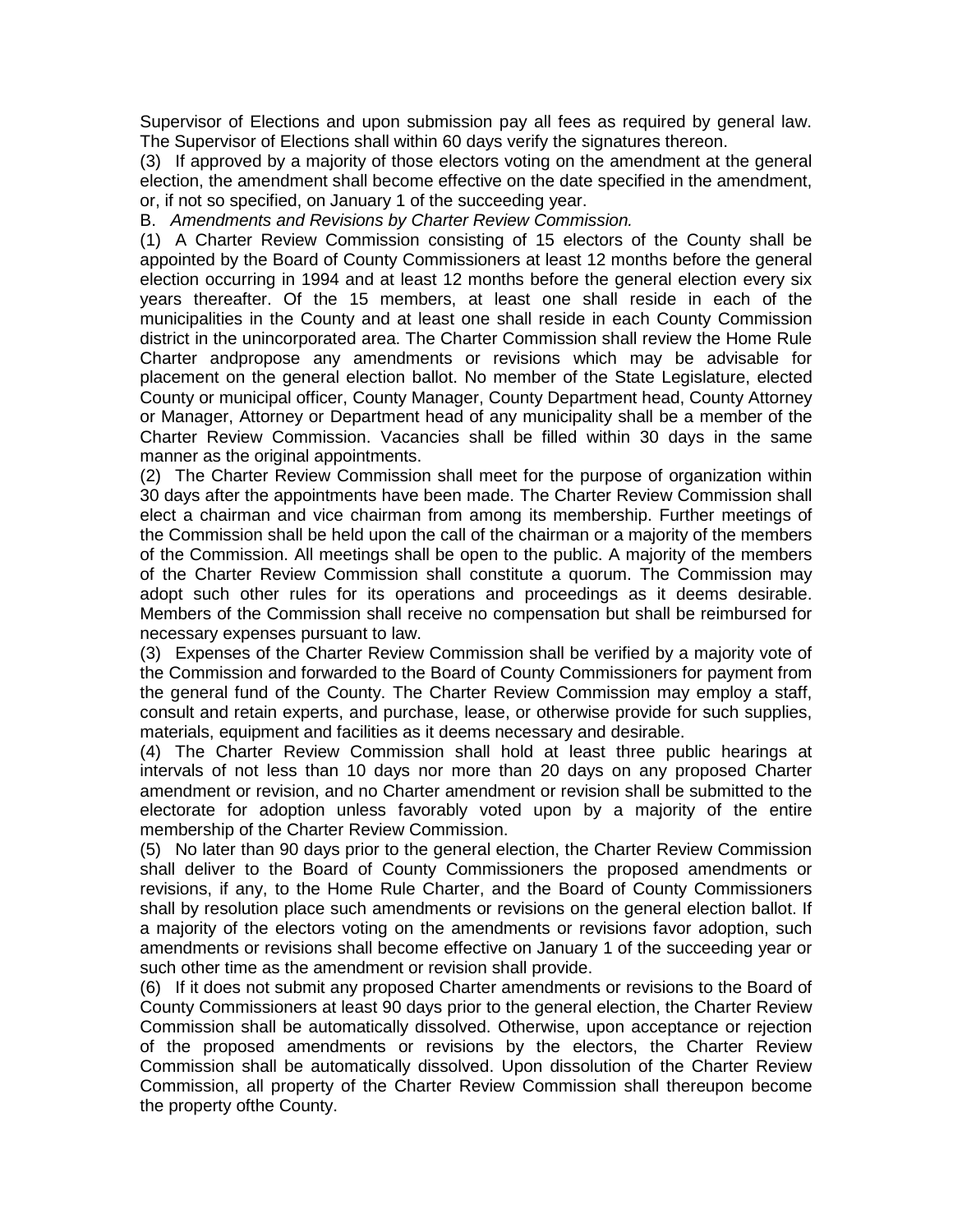C. *Amendments Proposed by the Board of County Commissioners.*

(1) Amendments to this Home Rule Charter may be proposed by ordinance enacted by the Board of County Commissioners by an affirmative vote of a majority of the membership of the Board of County Commissioners. Each proposed amendment shall embrace but one subject and matter directly connected therewith. Each proposed amendment shall only become effective upon approval by a majority of the electors of Seminole County voting in a referendum at the next general election. The Board of County Commissioners shall givepublic notice of such referendum election as required by general law.

(2) If approved by a majority of those electors voting on the amendment at the general election, the amendment shall become effective on the date specified in the amendment, or, if not so specified, on January 1 of the succeeding year.

#### **Section 4.3. Severance.**

If any provision of this Charter or the application thereof to any person or circumstance is held invalid, the invalidity shall not affect other provisions or applications of the Charter which can be given effect without the invalid provision or application, and to this end the provisions of this Charter are declared severable.

#### **Section 4.4. Home Rule Charter Effective Date.**

This Charter shall become effective on January 1, 1989.

# **ARTICLE V. MISCELLANEOUS PROVISIONS\***

 $\overline{\phantom{a}}$ **\*Note:** Article V, "Miscellaneous Provisions," was created by majority vote of the electorate at the General Election held on November 5, 1996.

### **Section 1.1. Casino Gambling.**

 $\overline{\phantom{a}}$ 

A. *Reservation of Power by the Electorate.* The citizens of Seminole County reserve to themselves the power to approve or disapprove casino gambling of any nature within the boundaries of the County. Therefore, if and when casino gambling becomes lawful under the Constitution and laws of the State of Florida, no action may be taken by the Board of County Commissioners, by the governing body of any municipality, or by any elected or appointed officials or employees of either the County or any municipality the effect of which is to authorize, to approve, or in any manner to allow casino gambling to occur anywhere in the County unless and until casino gambling in the County is first authorized by an approving vote of a majority of the qualified electors residing in the County and voting on the question at a referendum separate and apart from any other referendum, statewide or otherwise, on the question.

(Adopted at General Election, 11-5-96)

B. *Definition.* The term "casino gambling" means "playing or engaging in any game of chance for money or any other thing of value, regardless of how such game is named, labeled or otherwise characterized, which game was unlawful under the Constitution or laws of the State of Florida as of July 1, 1996".

(Adopted at General Election, 11-5-96)

C. *Referendum.* At any primary, special or general election, the Board of County Commissioners may offer to the electorate, and upon a petition from the governing body